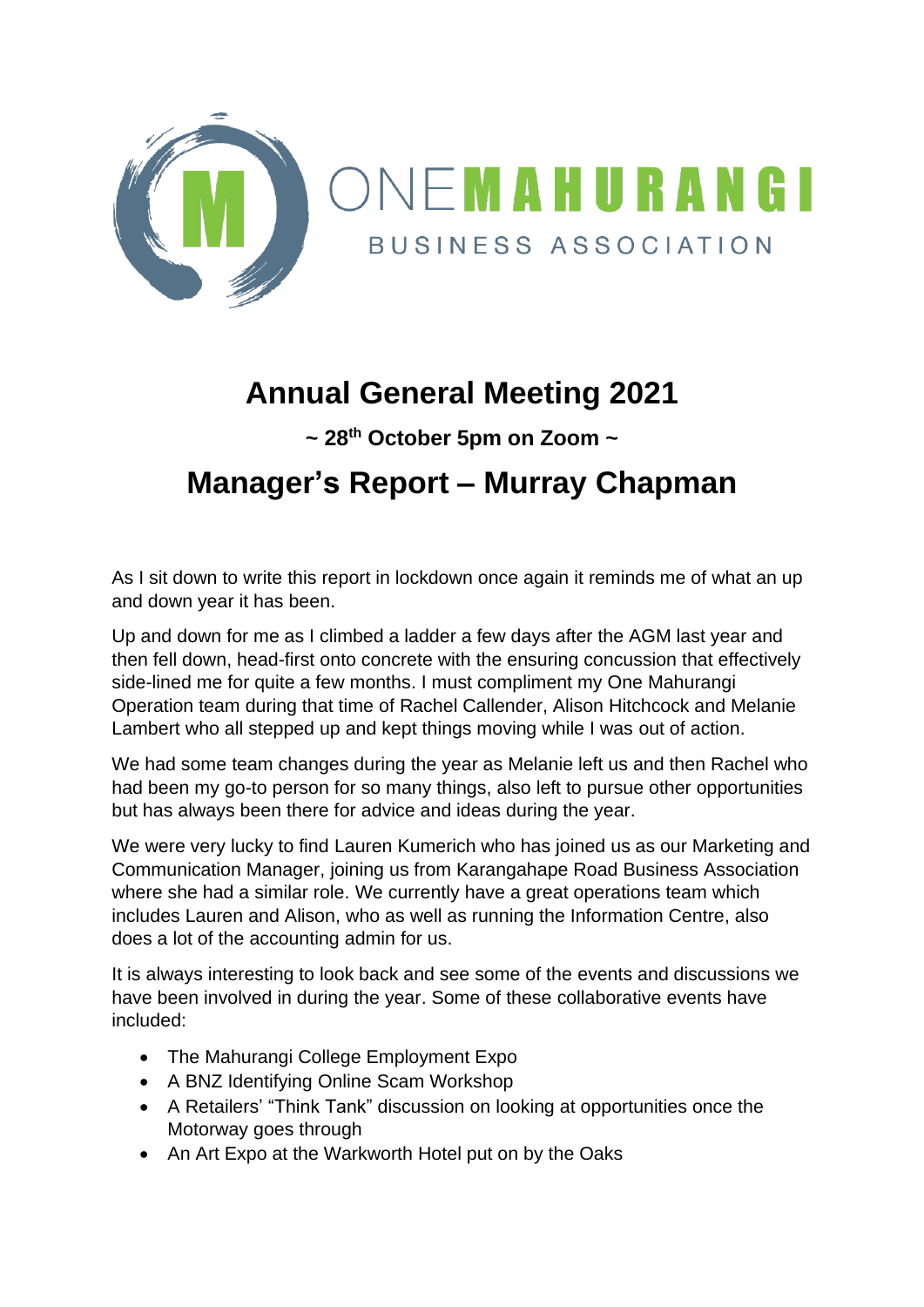- The Transport Forum has been successfully run by us and meets every two months. It is from this Forum that as a group of local organisations we have been able to make progress on the Hill Street intersection and arrange meetings with the CEO of Auckland Transport and a member of the senior management team of NZTA.
- We have run very popular and interesting business networking evenings at places such as *Jason Morrison Funeral Services* and *Fishers Jewellers*.
- We have attended and helped with advice to the *Big Buzz Festival* and the *Tradies Breakfast* hosted by *Barfoots* and the new *Mahurangi Heritage Group.*
- I have attended most of the *WALG* meetings to update them on what One Mahurangi actions. I have advocated for our business community in discussions with Auckland Transport, Watercare and the power companies that insist on doing work around the town during work hours when a lot of it could very easily be done at night with little disruption to business.
- I have met with Local Board, Council and Auckland Transport, and concerned businesses in the Industrial Area over transport and parking issues and will continue to advocate on behalf of our businesses.
- I have spoken at *Rotary* and *Wellsford Plus* meetings on what is happening around Warkworth and what futher actions and developments are taking place.
- I am a part of the *River Restoration Trust* and the *Town Hall Trust* as we work to make the river the jewel in our crown and to help the Town Hall trustee's in running the hall.
- I was also asked this year to become a part of the Advisory Board at *Springboard* which I was proud to accept and to assist in any way I can to help young people into employment.
- Mark Macky our Chairman has mentioned the *Mahurangi Winter Festival* which for me personally has been one of my highlights for the year. To see over 5000 people in town for *the Parade of Lights* and then another 3000 the next week for the *Laser Lights Show* and Ice-Skating rink, and knowing that local businesses who stay open do very well out of this event, is very satisfying. I have to acknowledge all of the hard work done by the committee of the *Mahurangi Winter Festival*, it wouldn't happen without them.
- *The Kowhai Festival* and the *Santa Parade:* While both cancelled last year due to Covid restrictions, we did manage to take Santa out in his Sleigh to Kindergartens and Primary schools plus a little visit to Somerset as well.

I can't finish without thanking the One Mahurangi Operations Team of Lauren and Alison but also a huge thank you to Mark Macky our Chair with Dave Stott and Chris Murphy as Deputy Chair and the One Mahurangi committee for your ongoing support and encouragement over what has been a challenging year. Finally, I want to also acknowledge our family of sponsors, some of whom have been with us from the start and also the new sponsors who have supported us throughout the year. One Mahurangi really could not do what we do without their support.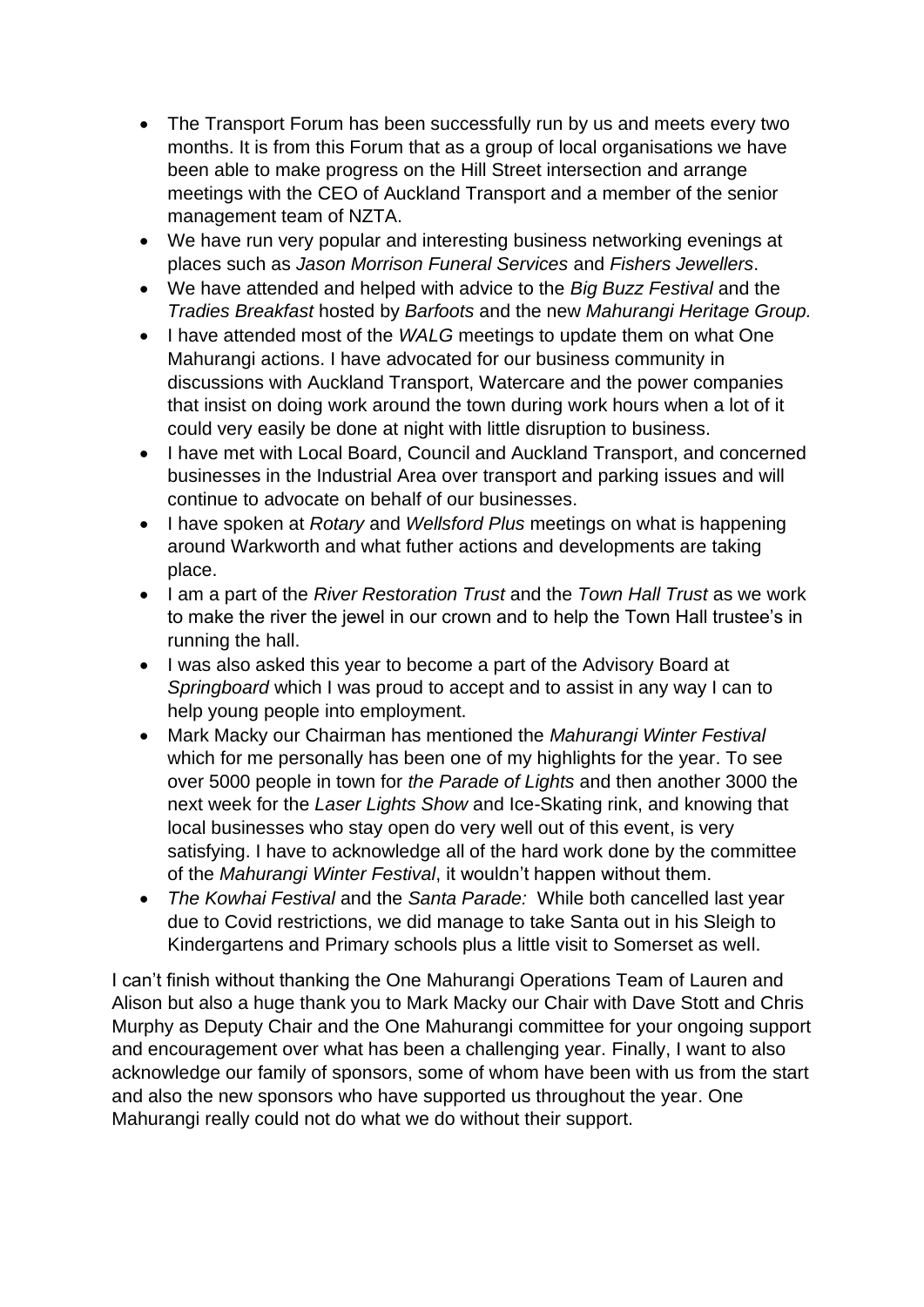# **Our Gold Sponsors:**



## **Marketing and Communications Manager's Report**

### **Lauren Kumerich**

My role as Marketing and Communications Manager with One Mahurangi Business Association started on 21<sup>st</sup> June 2021, just a few days out from the end of the financial year. I would like to thank Rachel Callender and Melanie Lambert for all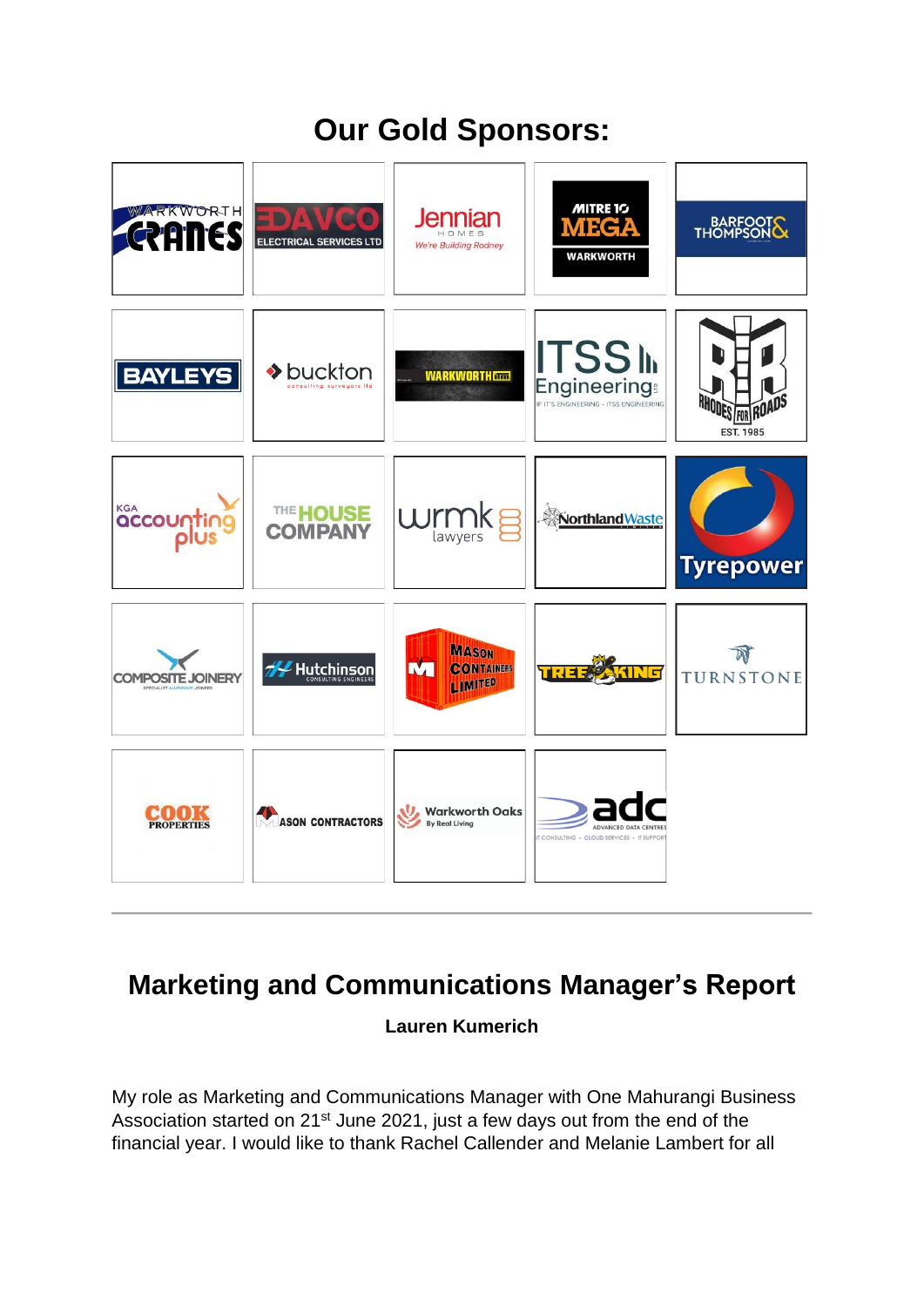their work previous to me taking over their combined roles and for supporting One Mahurangi through the challenging year of 2020.

#### **[www.onemahurangi.co.nz](https://onemahurangi.co.nz/)**

I was only a few weeks into my new role when the Lockdown of August 2021 commenced. I have therefore made communicating with businesses regularly and online support a priority. Newsletter campaigns now run every week and we have been encouraging our businesses to boost their digital presence. We have been directing online traffic to our website for customers to use our business directory so they can contact businesses directly. The website is also a place businesses can visit to catch up on our regular newsletters and of course stay updated with Covid developments effecting business. We have hosted links to invaluable recourses and support for our businesses and recently hosted an online event for legal advice from one of our sponsors WRMK Lawyers.



• The Covid Support page can be visited here > <https://onemahurangi.co.nz/about-one-mahurangi/covid/>

• The Newsletter updates are located here > [https://onemahurangi.co.nz/blog](https://onemahurangi.co.nz/blog-grid/)[grid/](https://onemahurangi.co.nz/blog-grid/)

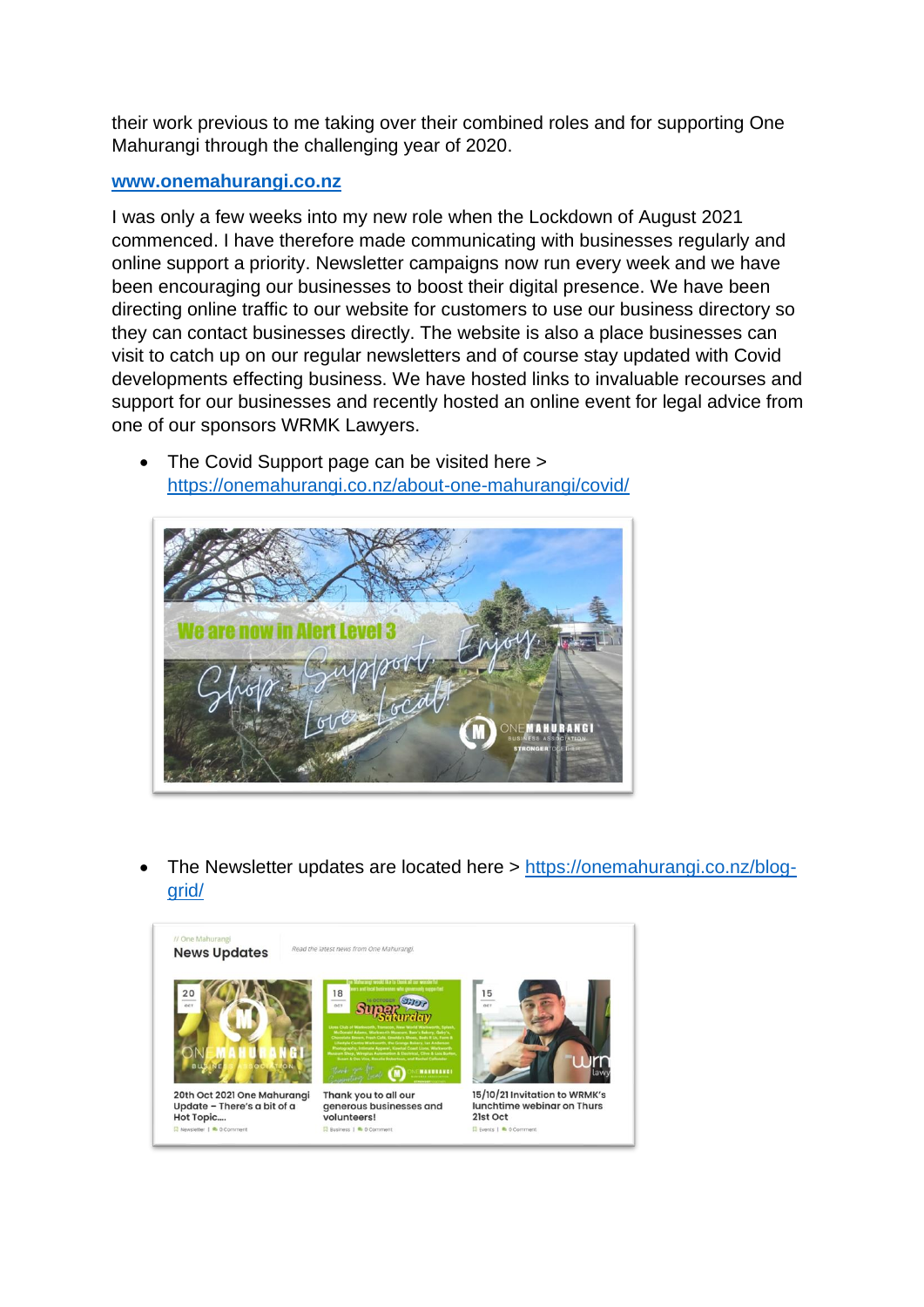We continue to work with Warp IT on updating the efficiency and functionality of the One Mahurangi website as now, more than ever, online engagement and communication with customers is an essential tool for business success.

Due to the current upgrades, we have not been able to access website statistics for this past year in time for the AGM 2021. We will be sure to make those analytics publicly available at our soonest opportunity.

#### **Social Media**

As previously mentioned, public and online community engagement with One Mahurangi businesses has been a focus of my role during lockdown. We have used our social media platforms on [Facebook](https://www.facebook.com/onemahurangi/) and [Instagram](https://www.instagram.com/onemahurangi/) to engage both the public and support our businesses. We have created online campaigns to engage the public and encourage them to Support Local.

#### **Facebook and Instagram @onemahurangi:**

We have been using Facebook and Instagram to reach the public to:

- 1. Amplify the content of One Mahurangi businesses by on sharing to our online audience on our Page. (Including tagged Instagram Stories)
- 2. Communicating government announcements that will affect businesses
- 3. Sharing our comms/newsletters across community FB Groups to reach larger audiences.
- 4. Marketing campaigns that encourage community engagement to support our businesses.
- 5. Before lockdown we hosted and promoted business support and networking events.

*Examples of recent campaigns and content:*

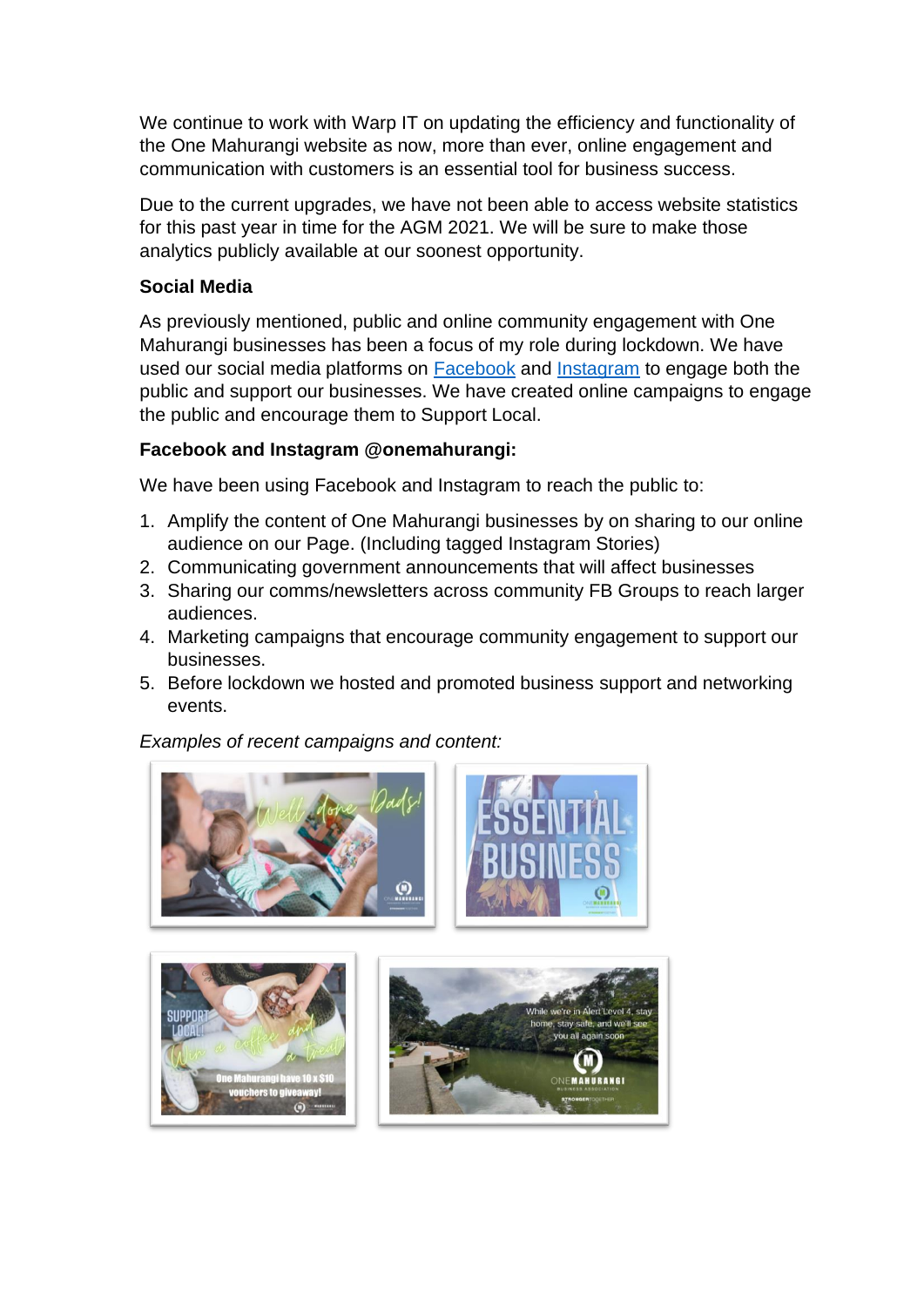



### **Print Advertising: Mahurangi Matters**

Our current print marketing campaign has been about directing members of the community to our website directory so they can Shop, Support, Enjoy, Love Local:



#### **The year ahead:**

As I am still finding my feet within this role and doing so while in lockdown, I look forward to further developing and implementing a marketing and communications plan that supports One Mahurangi businesses through and post this lockdown. I have enjoyed the warm welcome businesses have shown me and it's been a real privilege to work in my childhood hometown again. I am looking forward to future events and projects that continue to strengthen the identity and success of the Mahurangi business community.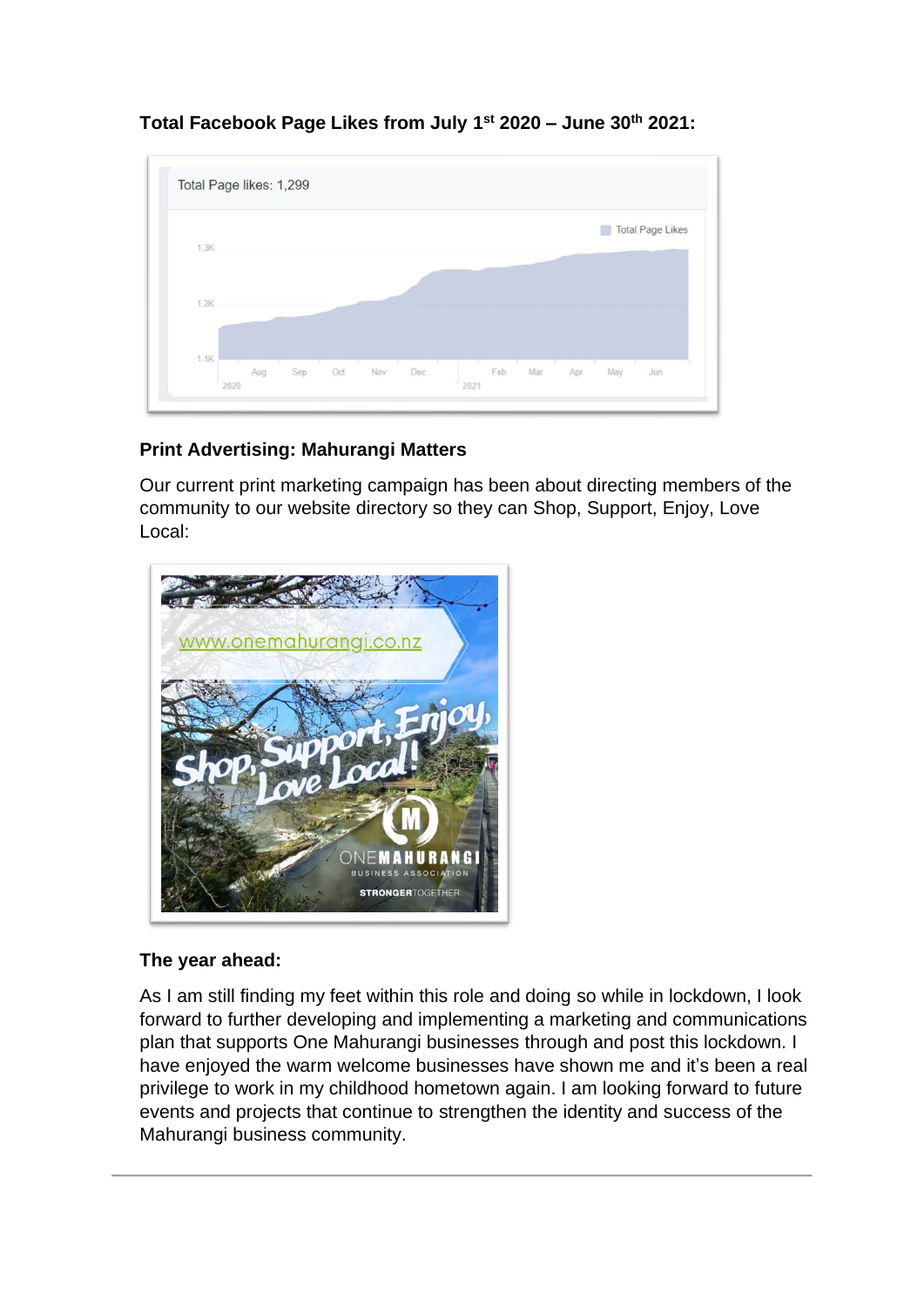# **Warkworth Information Centre Manager's Report**

### **Alison Hitchcock**

The Information Centre has had a varied 12 months to the year ending June 30, 2021.

We retained the number of Volunteers during these 12 months with the total being 11.

In July Judy Semenoff commenced as an Admin assistance 2 days per week and Alison Hitchcock reduced her hours to 3 days per week but continued her role as Centre Manager and assisted One Mahurangi with Accounting Support.

Due to COVID 19 and the closure of the NZ borders the lack of International Tourists caused a considerable decrease in foot-traffic within the Centre which also affected the ability to book accommodation and activities such as Horse riding, River Cruises, Kawau Island Cruises etc and resulted in very low Voucher income.

August and September 2020 not only affected International Tourists but also reduced the number of NZ tourists travelling to our area and continuing North

October 2020 to February 2021 saw NZ Tourists back travelling and we had a number of Visitors from all parts of the Country visiting the North for the first time, many of them in their Caravans or Motors Homes looking for Maps and places of interest to visit. Not a lot of income generation but due to the wealth of local knowledge our Volunteers have we had some very happy Customers.

COVID in 2020 and early in 2021 has had a very substantial effect on Brochure Income as during lockdowns our Brochure Display Customers did not in most cases have any Visitors and therefore their income was nil and in some cases they closed for good. We were advised that they would not be displaying brochures in the future and in some cases not re-printing brochures even though they would continue to operate they believed their occupancy would come from websites, facebook etc.

The Information Centre operation changed quite dramatically during this time and we found ourselves providing many and varied types of information to our local Community.

Some examples of the information we were asked for were, can you arrange a JP for me (now), where can I buy a battery for my watch, where can I take my 2-year-old to a gym class, is there a swimming pool in Warkworth I can use to train, can you help me get transport to North Shore hospital, Auckland Hospital, Green Lane Hospital, many requests in this area. The examples are endless, and this gave the Centre a real feeling of helping people, so we updated our information on many aspects of local activities, retail, services, clubs etc. Unfortunately, this service does not generate the income we need to continue to operate successfully.